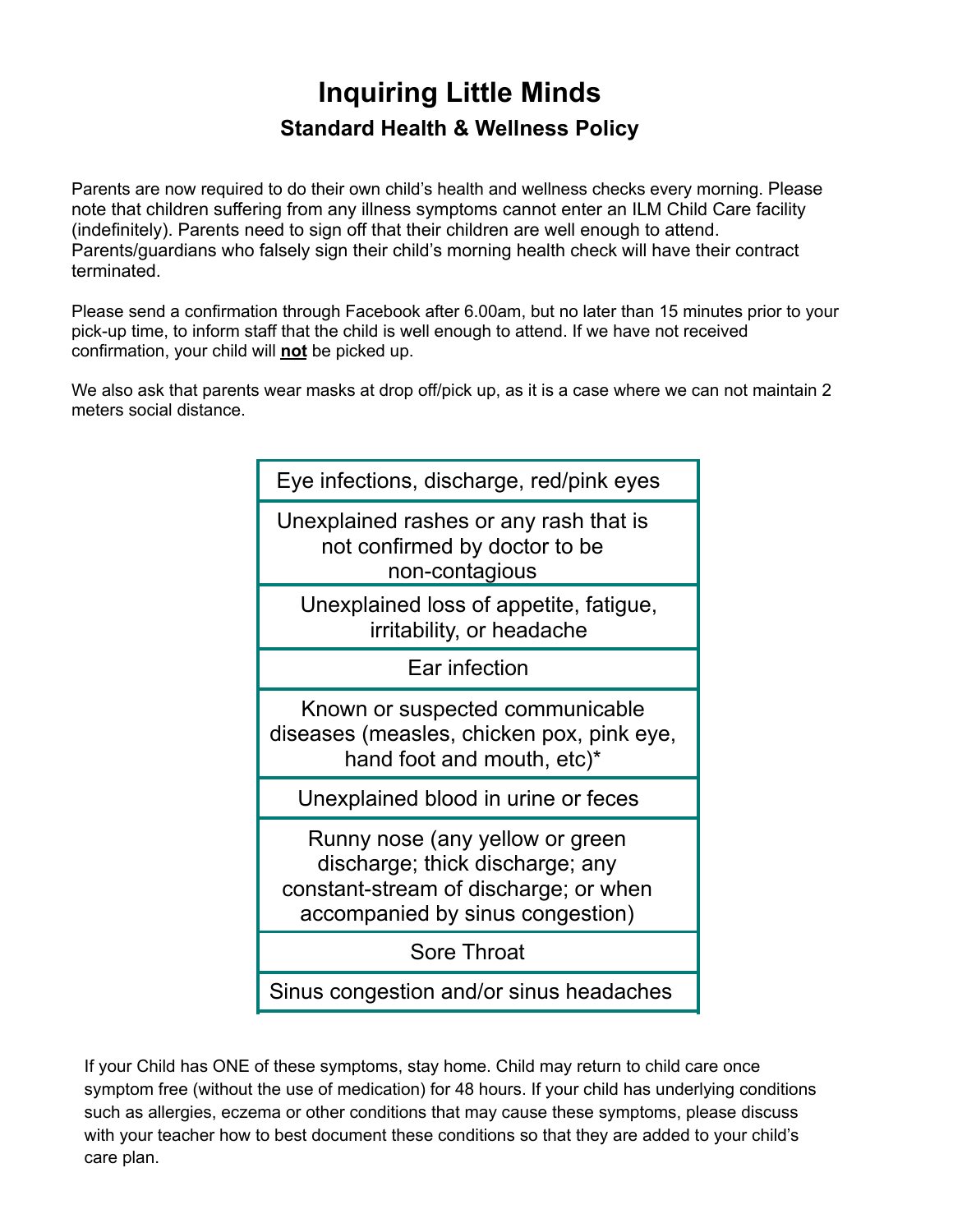## **COVID-19 Specific Health & Wellness Policy: Symptom Set A-1 (1 symptom)**

|                 | Loss of sense of smell or taste |
|-----------------|---------------------------------|
| Chills<br>Cough |                                 |

If your Child has ONE of these symptoms, stay home. If the symptom(s) last longer than 24 hours or if symptoms worsen, complete the COVID-19 [Assessment](https://bc.thrive.health/) tool or see a medical practitioner.



If a COVID-19 test is recommended, child may return to child care once they are 48 hours symptom free without the use of medication AND a negative COVID-19 test confirms the child does not have COVID-19.



If a COVID-19 test is recommended but not done, child may return to child care once they are 48 hours symptom free without the use of medication AND 10 days after the first onset of symptoms



If a COVID-19 test is not recommended, child may return to child care once they are 48 hours symptom free without the use of medications.

#### **COVID-19 Specific Health & Wellness Policy: Symptom Set A-2 (2 + symptoms)**

| Loss of sense of smell or taste |  |
|---------------------------------|--|
| Chills                          |  |
| Cough                           |  |

If your Child has Two of these symptoms, complete the COVID-19 [Assessment](https://bc.thrive.health/) tool or see a medical practitioner.



If a COVID-19 test is recommended, child may return to child care once they are 48 hours symptom free without the use of medication AND a negative COVID-19 test confirms the child does not have COVID-19.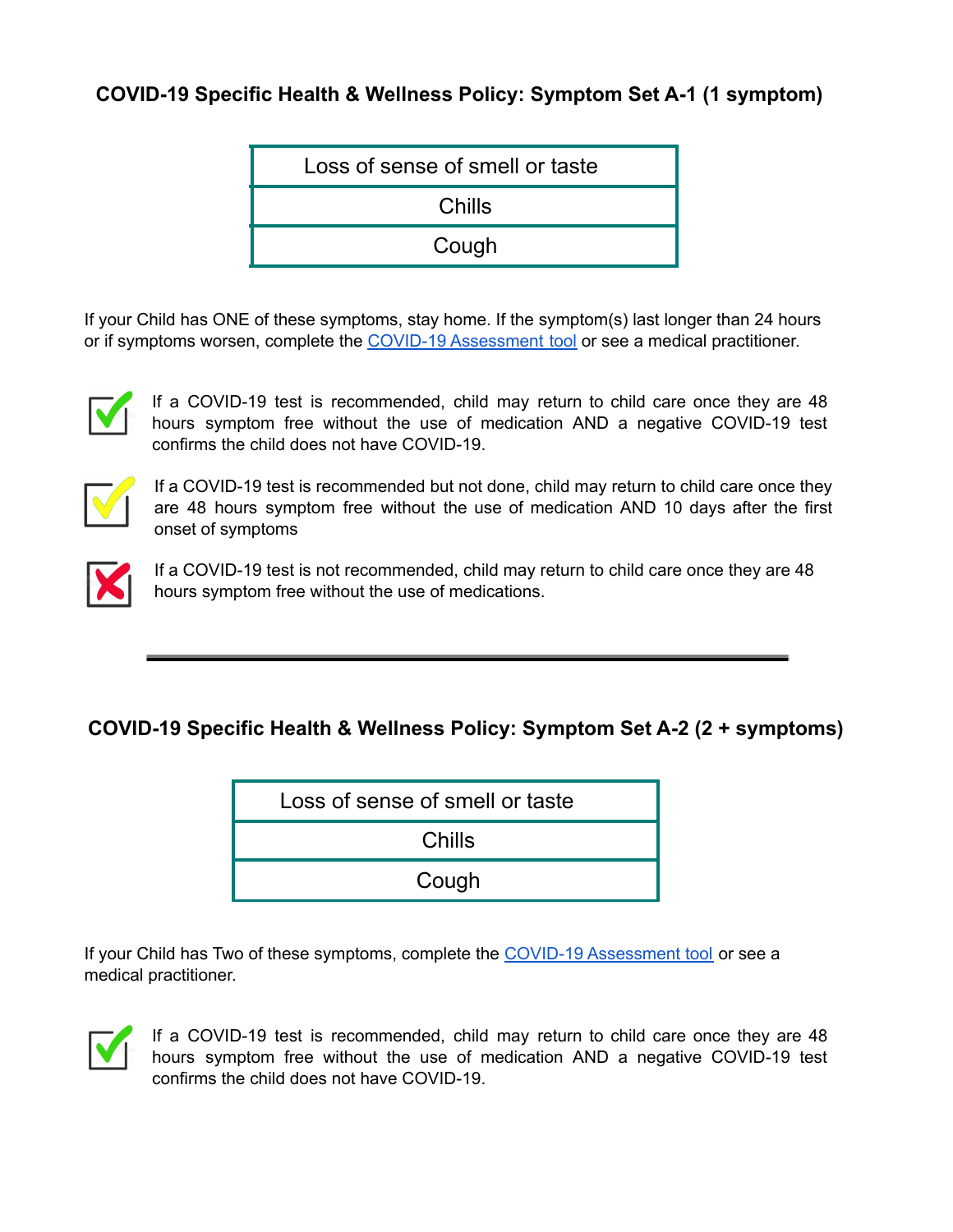

If a COVID-19 test is recommended but not done, child may return to child care once they are 48 hours symptom free without the use of medication AND 10 days after the first onset of symptoms



If a COVID-19 test is not recommended, child may return to child care once they are 48 hours symptom free without the use of medication.

## **COVID-19 Specific Health & Wellness Policy: Symptom Set B**



If your Child has ONE of these symptoms, stay home. If the symptom(s) last longer than 48 hours or if symptoms worsen, complete the COVID-19 [Assessment](https://bc.thrive.health/) tool or see a medical practitioner.



If a COVID-19 test is recommended, child may return to child care once they are 48 hours symptom free without the use of medication AND a negative COVID-19 test confirms the child does not have COVID-19.



If a COVID-19 test is recommended but not done, child may return to child care once they are 48 hours symptom free without the use of medication AND 10 days after the first onset of symptoms



If a COVID-19 test is not recommended, child may return to child care once they are 48 hours symptom free without the use of medication.